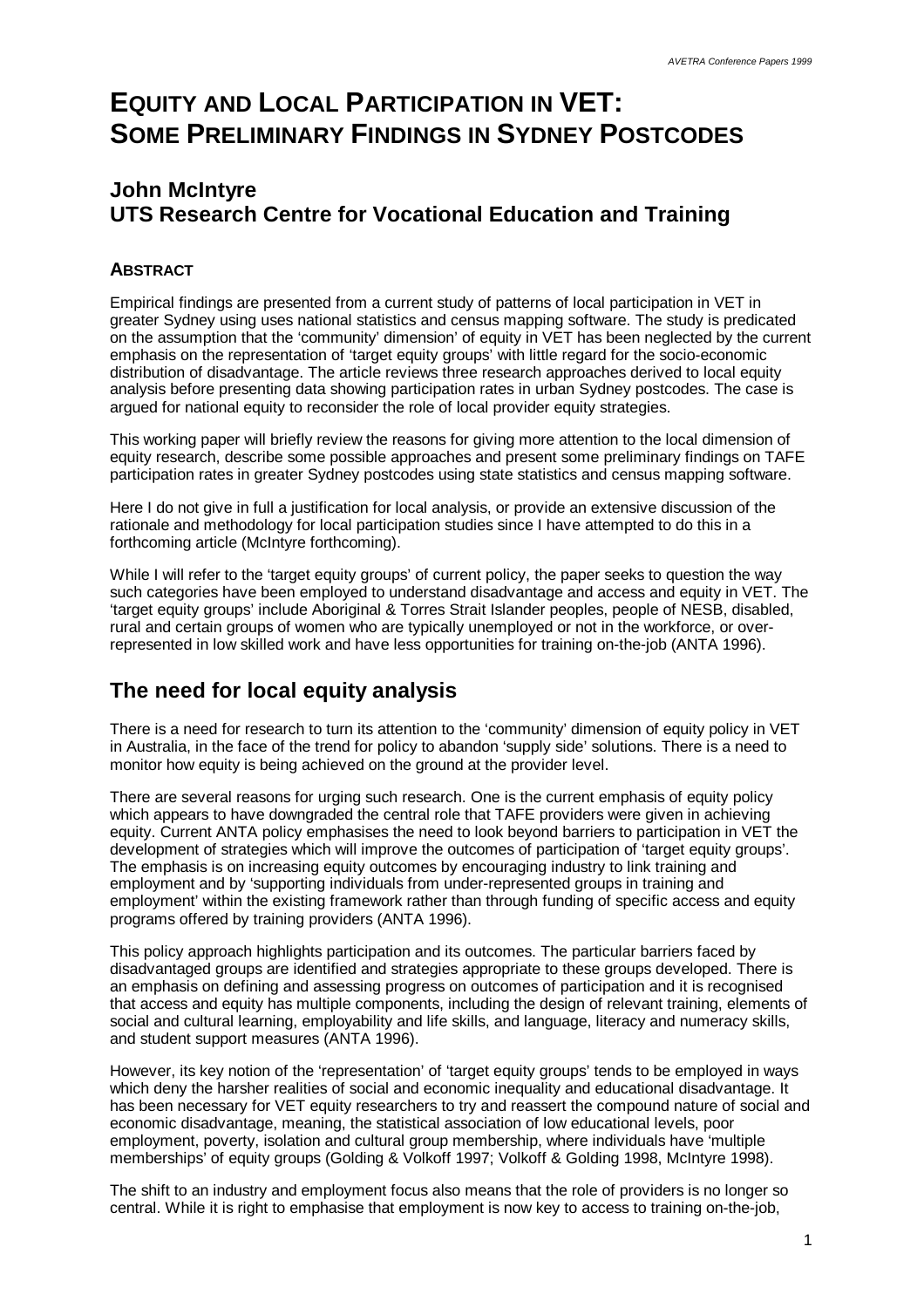emphasis is no longer on locally responsive providers and their equity strategies. Yet social and economic and geographic location intersect to compound inequalities in education. The fact remains that social and economic disadvantage is concentrated in particular localities, and this is not to be understood as referring simply to people living in remote and rural localities.

Thus I to argue that we need to explore in what ways *area of residence* is influencing VET participation and its outcomes. Where members of the 'target equity groups' live will influence their chances of participating in employment, employment and education and training. It needs to be asked to what extent there is an unequal distribution of 'opportunities' to participate in VET that is mirrored by area of residence, in both urban and rural localities. The social facts of unequal distribution of income, employment are well-known and often publicised (eg Gregory's studies of increasing income gaps between poor and rich neighbourhoods). There appear as yet to be have no such studies of VET participation.

It can be argued that the effectiveness of employment-based strategies is likely to be undermined if they do not take into account the characteristics of labour markets in different localities and regions. The very capacity of TAFE to implement industry and employment-based strategies is unequally distributed, since some regions are better placed to implement such strategies, and the burden of achieving 'equity outcomes' is not evenly shared across labour markets, local employer networks, TAFE institutes or government agencies (McIntyre, forthcoming).

It is also important to ask questions about advantaged groups and their use of VET, in the context of equity research. To what extent do relatively advantaged (employed and educated) individuals consume the resources allocated to a locality or region? It would be a serious charge from an equity point of view that TAFE participants in 'disadvantaged' areas were relatively 'advantaged' individuals. Thus in areas with high indigenous population, it is crucial to know to what extent are courses and facilities monopolised by non-Aboriginal people living in the area? In areas of high unemployment, to what extent does TAFE cater mainly to employed people? Such questions illustrate what is meant by the distributional justice assumptions of local equity analysis.

Finally, it is important to reassert the need for a provider perspectives on equity in VET, and to ask what incentives national policy gives to TAFE institutes to develop local strategies to address localised disadvantage. This perspective requires a body of evidence about patterns of participation at the local level. Again, researchers ought not to be deterred from continuing to ask 'supply side' questions of policy and provision, from questioning the distribution of public resources.

### **Approaches to local equity analysis**

Local analysis studies the characteristics of participants in who participants live or work in a certain area. The characteristics of VET participants living in a postcode can be compared with the characteristics of that locality in general and with the profile of VET participants in the region or state using a 'profiling' methodology. Thus the 'representation' equity groups in particular areas may be explored using information about VET participants from AVETMISS and Census mapping software such as Cdata96 (ABS 1998b). Here client home postcode is a key item linking the datasets.

Elsewhere I describe a conceptual model of VET participation which is a holistic or ecological in character (McIntyre forthcoming, McIntyre Brown & Ferrier 1996). This model assumes that who participates is a complex product of provider, area and clientele factors. Local equity analysis gives particular attention to the nature of the locality and the 'catchment' of a provider, where a range of demographic, social and economic factors, including the characteristics of local clienteles, have an impact on what is demanded and what is be provided (McIntyre et al 1996).

Local participation patterns reflect the demands of clienteles for types of courses, where some clienteles make more demands than others on providers, and have greater inclination and capacity to take certain courses, in terms of the personal and financial resources required to do so. Demand is affected not only by the financial costs to participants but cultural costs - whether what is provided is culturally accessible and amenable to groups residing in an area. Demand is known to be depressed by lower levels of educational qualification, levels of employment and labour force participation and lower occupational differences. Employment itself is arguably the single most important factor now giving access to adult education and training (McIntyre & Crombie 1996, ABS 1998a).

Providers are influenced, it can be argued by the demands of clienteles for certain types of courses. They take resource allocation decisions in the light of policies and the social and economic character of a locality, and their assumptions about the kind of participants they expect and want in programs.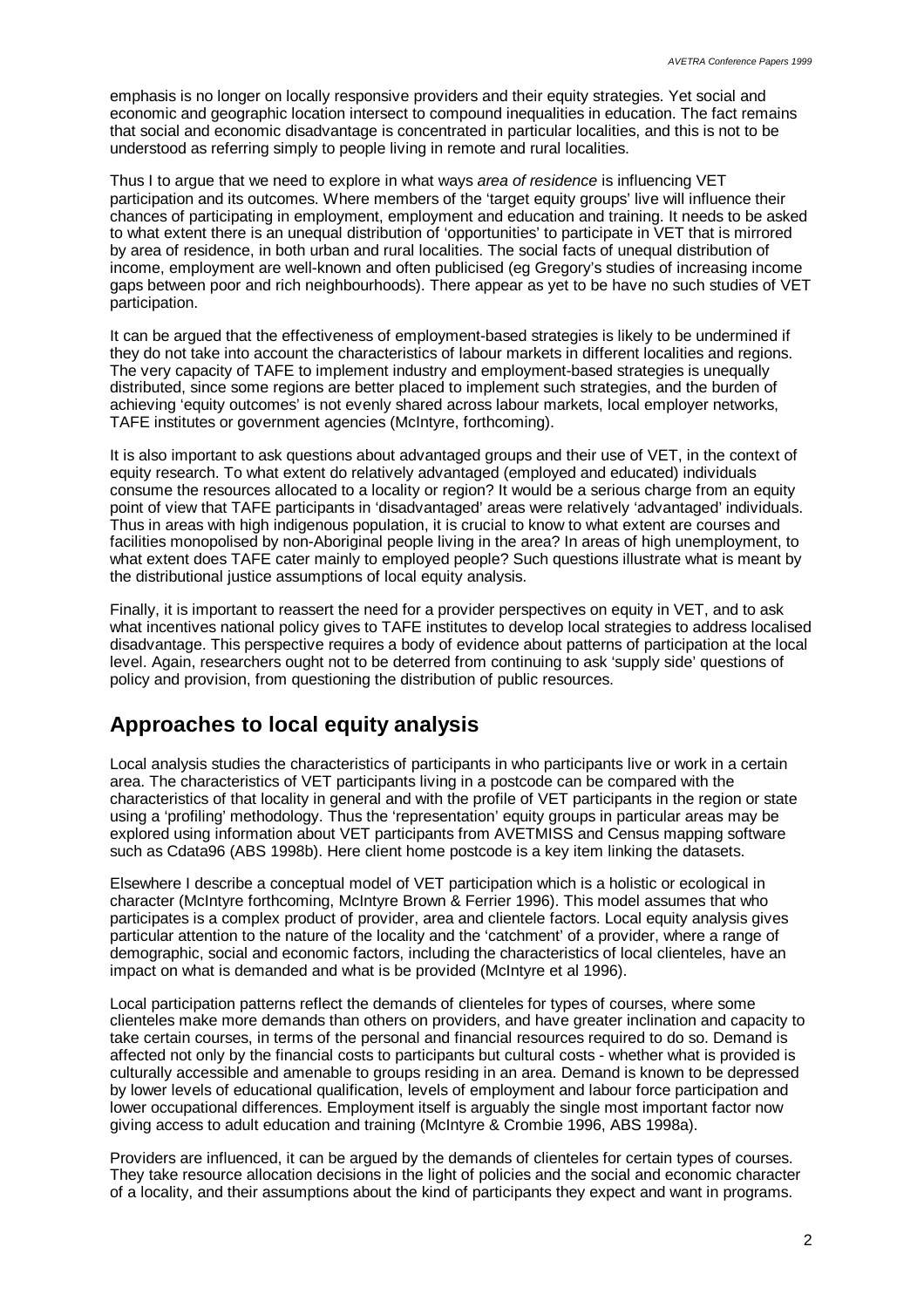Such tendencies are amplified in a user-pays system and a competitive training market. From the perspective of equity policy, it is exactly the point that providers resist targeting disadvantaged clienteles who pose 'difficulties' for normal practice and require additional (due to lack of personal and financial resources). Hence, targeting strategies often assume that providers need to be persuaded to provide for under-represented groups by targeting resourcing to their increased participation, and even then they may be reluctant (Lundberg and Cleary 1995).

The conceptual model suggests three possible approaches to local equity analysis which are described in detail elsewhere (McIntyre forthcoming):

- 1. *Area participation analysis* compares a large number of areas in terms of their rate of participation for a given year and in terms of the profile of their VET participants, without regard to where participants are attending. Home postcode is used to calculate various participation rates (the number of students enrolled in VET in a given year expressed as a proportion of the population aged over 15). Then differences in among high and low participation postcodes can be examined in terms of social and economic indicators known to be associated with adult participation, such as higher levels of education, occupation and income. From an equity perspective, the question is what participation rates disadvantaged areas have, and what is the profile of their VET participants. To what extent are 'equity groups' who are strongly represented in the area also represented in the VET profile?
- 2. *Catchment analysis*. This examines participation from the standpoint of particular providers in the VET system (TAFE, ACE, private) and asks what postcodes make up their nominal catchment. From an equity perspective, the interest is whether providers in 'disadvantaged areas' are delivering programs in those postcodes and to what extent they are targeting more 'advantaged' areas. An important function of catchment analysis is establishing the extent to which participation is local rather than diffused (for some ACE examples, see McIntyre Brown & Ferrier 1996).
- 3. *Provider equity analysis*. A third kind of analysis builds on the results of catchment and local participation studies to ask what kind of participants are represented in the enrolments of a provider based in a locality or region. The key equity question is to what extent a provider is targeting the 'equity groups' which are strongly represented in the nominal catchment, as reflected in the provider's participant profile.

A study of 1996 VET participation in greater Sydney postcodes used the first of these approaches. It is not possible here to go into detail about the methodology employed, but some general features need comment.

Various *participation rates* are calculated from NSW TAFE client statistics, including gross TAFE participation (the proportion of the area population aged over 15 participating in VET) and several specific indices: Stream 2 participation, vocational participation, employed participation, and low schooling participation. Indices can also be calculated youth participation and for some target equity groups.

Postcodes are grouped in terms of their participation rates (by sextile) and compared in terms of social indicators generated from Census data, in order to 'profile' or represent the characteristics of people living in an area. The focus in the Sydney postcode study is on education, employment and income indicators, as distinct from specific socio-cultural disadvantage such as the proportion of Aboriginal or Torres Strait Islanders or non-English speaking people living in a location.

*Home postcode* of the TAFE client is the key piece of information provided by national VET statistics (AVETMISS) which can be linked to 1996 Census data. Postcode 'locates' the client in terms of the socio-economic profile of the area and the pattern of VET participation in the area of residence. In urban areas, postcode is a small enough unit to capture variability in such characteristics, whereas these variations tend to be smoothed out in larger units such as local government area.

Local equity analysis makes working assumptions for testing equity in VET on the basis that if a postcode has large proportions of people with low educational levels, no qualifications, low labour force participation, high unemployment or low incomes, then it is reasonable to expect that the profile of VET participants from these areas ought to 'represent' such populations if VET providers are responding to disadvantage of this kind.

There are various conceptual and methodological issues surrounding the nature of social indicators, the relevance of the ABS SEIFA disadvantage indicators (social indicators for areas), the quality of TAFE statistics and so on .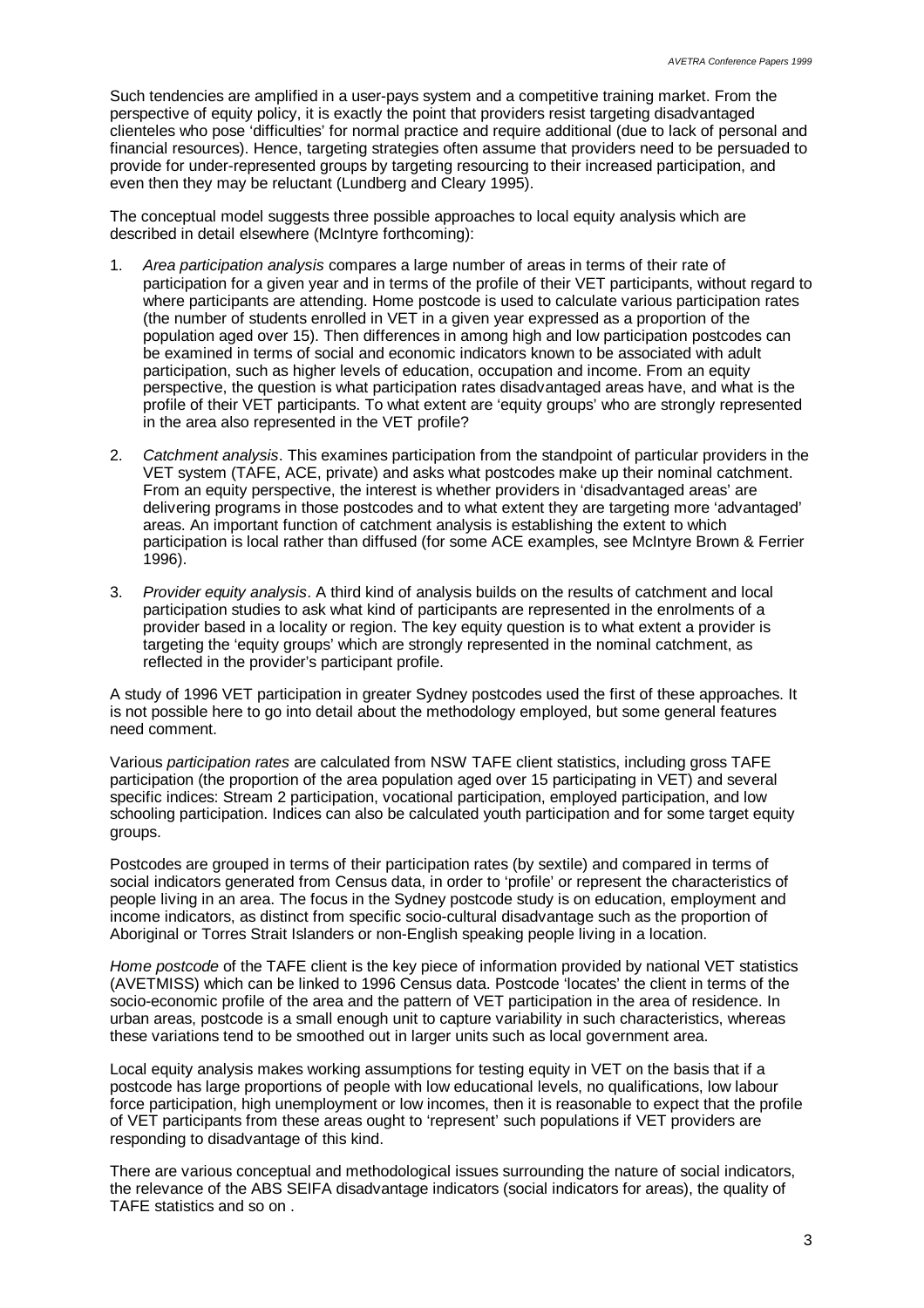## **Findings: TAFE participation in Sydney**

The study of Sydney postcodes is limited to TAFE participation in its first phase, though an earlier study (McIntyre et al 1996) examined ACE participation in NSW in a similar methodology. The study links TAFE client data for 1996 to Cdata96 which marries census databases to GIS mapping software. The reference year was the census year 1996.

The aim was to compare Sydney postcodes in terms of various rates of TAFE participation rate and to examine differences among the high and low participation postcodes. The primary equity focus of the study was the question of whether TAFE participation in Sydney postcodes was related to their employment and educational levels. A secondary question is to what extent particular equity groups known to be concentrated in a given postcode are represented among TAFE participants residing in that postcode. No assumptions are made about where these residents attend TAFE.

The main findings of the Sydney study are:

- 1. TAFE participation in Sydney is highest in the outer Sydney postcodes of outer western and south western suburbs, and lowest in the more affluent inner city suburbs (which have higher university participation). Postcode participation rates of various kinds correlate strongly with socio-economic indicators of education, occupation and income.
- 2. The high participation postcodes in outer south-western and western Sydney include many areas regarded of relative disadvantage, in conventional terms, as indicated by relatively lower educational levels (post-school qualification held), 'blue collar' occupational profiles (eg higher proportions ASCO occupational major groups 7,8 and 9) and lower household incomes.
- 3. What is true for general TAFE participation in a postcode ( all TAFE clients as a proportion of the postcode population aged 15 and over) is reflected in other more specific rates of participation including: the vocational rate (stream 3000 and 4000 clients); the employed client rate, the unemployed client rate and the 'low schooling' rate. These more specific rates indicate to what extent relatively socio-economically disadvantaged (unemployed, those with low schooling levels) are participating.
- 4. Those postcodes which are high on social indicators of non-English speaking background have in general, very high NESB TAFE participation rates. Postcodes with relatively large populations of indigenous people also have high ATSI participation rates.

Figure 1 provides an example of the mapping of TAFE participation data on to social maps. Inner western Sydney postcodes have high concentrations of people born overseas in NES countries. These postcodes also have high rates of participation by NESB TAFE students compared to other postcodes. This suggests that local populations of NES residents were enrolling in TAFE in significant numbers and perhaps, that TAFE is meeting the needs of many NESB client groups. To what extent this is occurring, and to what extent occurring locally, and whether the outcome of particular strategies for these groups, are among the questions raised by this snapshot of participation.

#### **Figure 1**

NESB TAFE participation by students of non-English speaking background living in inner Sydney, 1996 Source: Cdata96 and NSW TAFE statistics)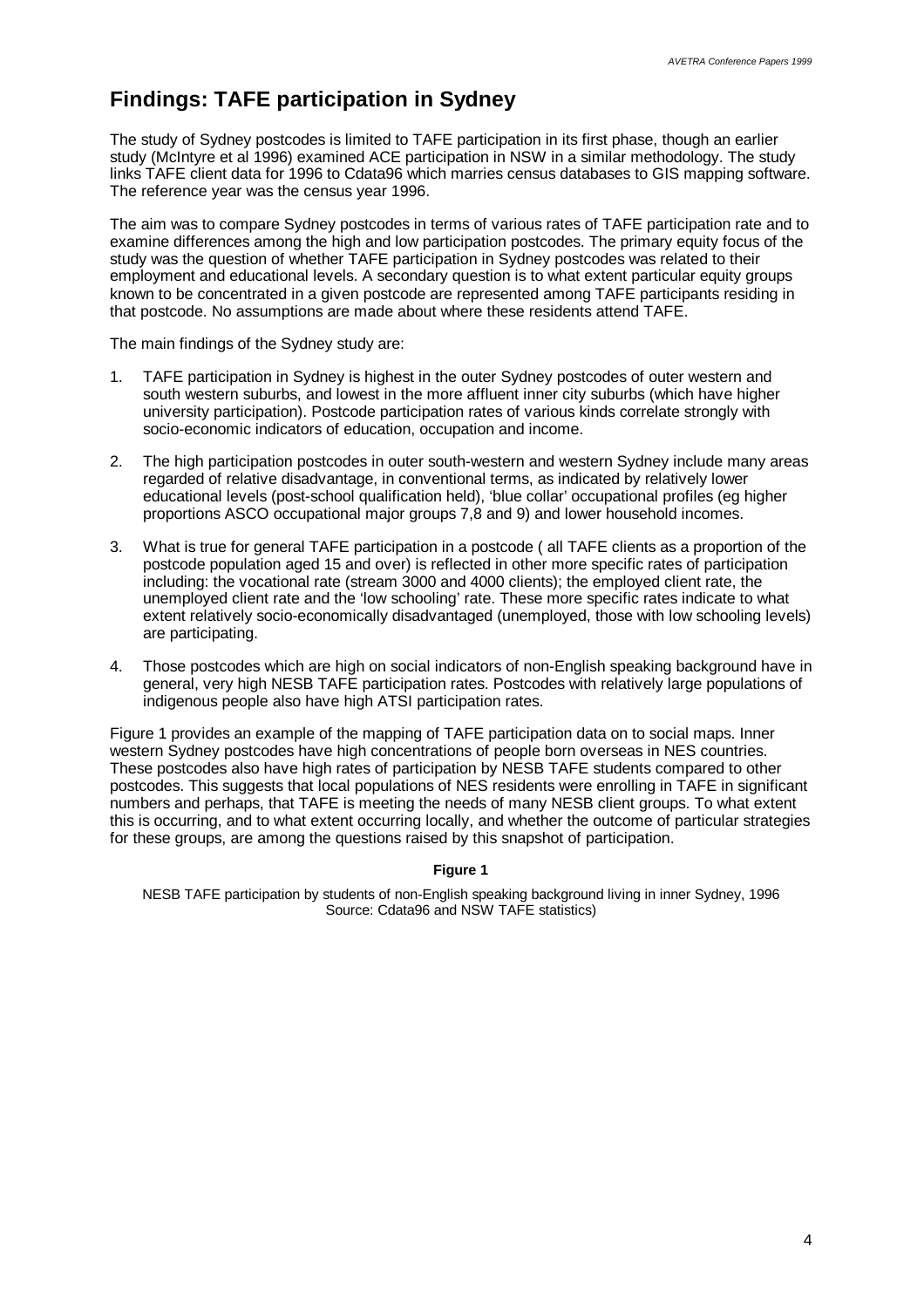The following tables provide further details of the findings of the study that may be of interest to VET researchers. Table 1 shows Sydney postcodes by sextile, with mean values for several rates of participation including rates for employed and unemployed students. The highest participation postcodes also have the highest proportions of unemployed students enrolled and rather lower participation in nominally vocational courses (streams 3000 and above).

Table 2 provides social indicators for the same sextiles, which suggest that the highest participation rates occur in the most disadvantaged postcodes as reflected in these indicators, while Table 3 summarises some correlation coefficients among rates and indicators. This data is of course broadbrush and represents work 'in-progress' rather than a final report of the study.

| <b>Sextile</b> | <b>GrossPart</b> | <b>VocPart</b> | <b>Employed</b> | <b>UnEmply</b> | Year 10 | Voc as $%$ |
|----------------|------------------|----------------|-----------------|----------------|---------|------------|
|                | 9.3              | 7.0            | 47.9            | 21.4           | 13.2    | 75.1       |
|                | 7.8              | 6.1            | 54.2            | 19.3           | 12.2    | 78.1       |
|                | 7.0              | 5.7            | 58.4            | 17.7           | 11.0    | 81.6       |
|                | 6.4              | 5.3            | 60.8            | 16.0           | 10.8    | 82.3       |
|                | 5.5              | 4.5            | 58.0            | 16.9           | 11.4    | 81.1       |
|                | 4.1              | 3.4            | 57.4            | 15.5           | 10.6    | 81.2       |

**Table 1. Participation rates\* of Sydney postcodes, 1996, sextile means (n=235)**

\* Definitions: GrossPart*,* TAFE clients in all streams as a proportion of the postcode's enumerated population aged 15 or over; VocPart, TAFE clients in streams 3000 and 4000 as a proportion of the same population; Employ, Proportion of TAFE clients who are employed part-time or full-time at time of enrolment; UnEmpl, proportion of clients unemployed at enrolment; NILF, proportion of clients not in the labour force at enrolment; Year 10, proportion of clients who stated they have prior schooling of Year 10 or less. VocProp, proportion of clients in Streams 3000 and 4000 as proportion of all clients. Note that enrolments in Stream 1000 while included are very small in total.

#### **Table 2. Some social indicators, Sydney postcodes by TAFE participation rate, sextile means (n=235)**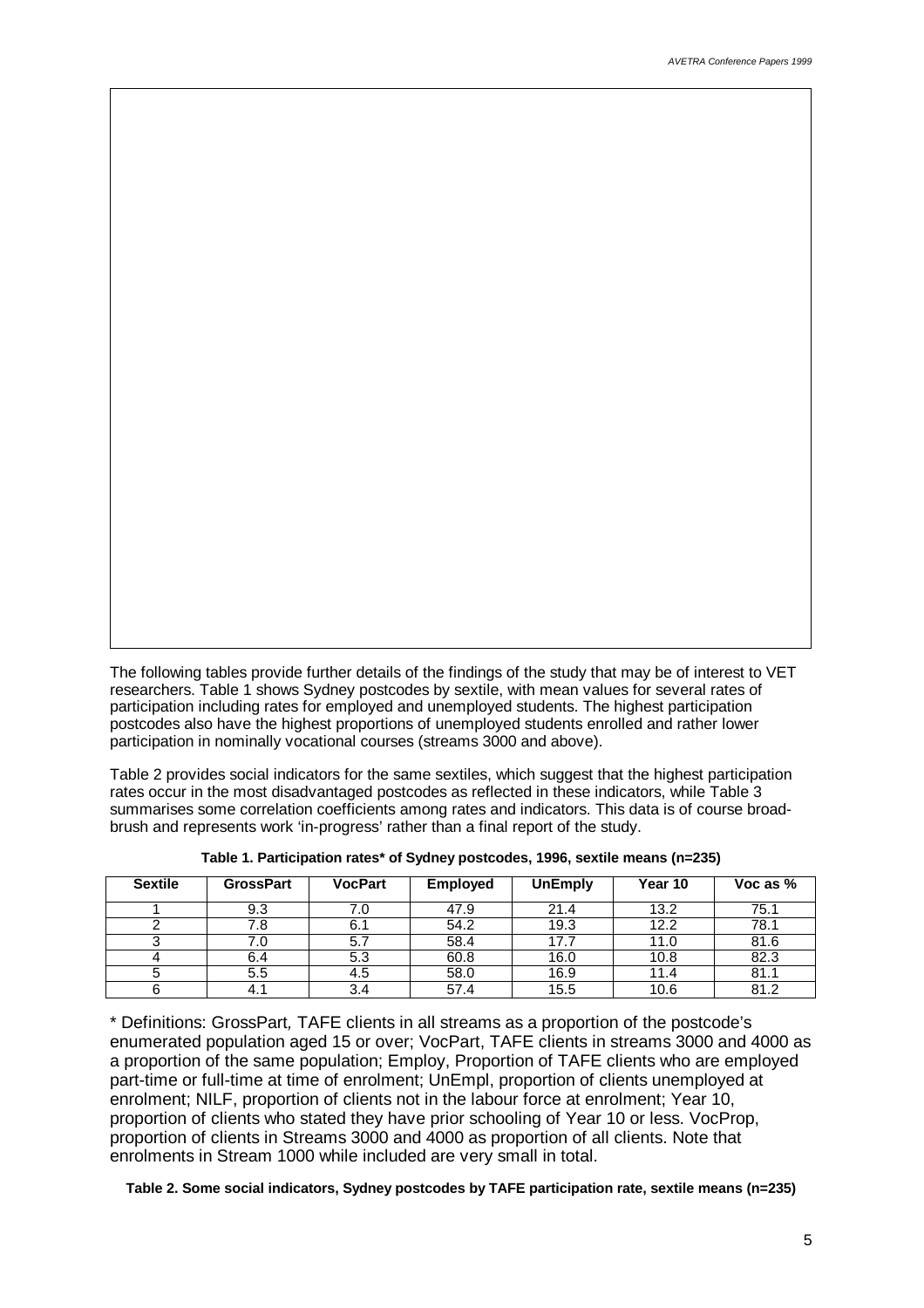| <b>Sextile</b> | <b>HiQual</b> | LoQual | <b>HHI50</b> | LabFor | <b>UnEmploy</b> | Occu123 | Occu789 |
|----------------|---------------|--------|--------------|--------|-----------------|---------|---------|
|                | 17.3          | 14.3   | 13.4         | 61.6   | 9.2             | 33.0    | 27.7    |
|                | 17.2          | 14.0   | 15.1         | 60.6   | 8.3             | 36.7    | 26.8    |
| ົ              | 19.0          | 14.9   | 16.0         | 63.1   | 7.2             | 37.6    | 24.2    |
| 4              | 21.1          | 14.4   | 19.8         | 63.2   | 6.1             | 39.8    | 21.7    |
| 5              | 22.5          | 12.8   | 20.2         | 61.8   | 6.4             | 42.0    | 21.8    |
| 6              | 33.8          | 10.3   | 31.5         | 63.1   | 4.3             | 57.1    | 13.2    |

|  |  | Table 3. Correlations of TAFE participation rates and socio-economic indicators $^\star$ |  |
|--|--|------------------------------------------------------------------------------------------|--|
|  |  |                                                                                          |  |

|                           | <b>Education &amp; Training</b>    |                |               |                  |                 |  |
|---------------------------|------------------------------------|----------------|---------------|------------------|-----------------|--|
| Participation:            | HiQual                             | LoQual         | AllQual       | Attd TAFE        | Attd All        |  |
| General (all clients)     | $-0.5$                             | 0.3            | $-0.4$        | 0.7              | $-0.1$          |  |
| <b>Vocational streams</b> | $-0.4$                             | 0.5            | $-0.3$        | 0.6              | $-0.1$          |  |
| <b>Employed clients</b>   | 0.2                                | 0.3            | 0.3           | $-0.1$           | $-0.1$          |  |
| <b>Clients NILF</b>       | $-0.1$                             | $-0.5$         | $-0.3$        | 0.2              | 0.2             |  |
| Clients Year 10           | $-0.7$                             | 0.6            | $-0.5$        | 0.2              | $-0.5$          |  |
|                           | <b>Occupation and Labour Force</b> |                |               |                  |                 |  |
|                           | Occu123                            | Occu456        | Occu789       | <b>LaForPart</b> | <b>Unemp</b>    |  |
| General (all clients)     | $-0.5$                             | 0.4            | 0.5           | $-0.1$           | 0.3             |  |
| <b>Vocational streams</b> | $-0.5$                             | 0.5            | 0.4           | 0.1              | 0.2             |  |
| <b>Employed clients</b>   | 0.2                                | $-0.1$         | $-0.3$        | 0.3              | $-0.4$          |  |
| <b>Clients NILF</b>       | $-0.1$                             | 0.0            | 0.2           | $-0.5$           | 0.4             |  |
| Clients Year 10           | $-0.6$                             | 0.6            | 0.5           | 0.1              | 0.2             |  |
|                           | Household Income & housing         |                |               |                  |                 |  |
|                           | HHInc<20                           | <b>HHI</b> >50 | <b>OwnBuy</b> | <b>RentDwell</b> | <b>HighMort</b> |  |
| General (all clients)     | 0.2                                | $-0.5$         | 0.1           | $-0.1$           |                 |  |
| <b>Vocational streams</b> | 0.1                                | $-0.5$         | 0.2           | $-0.2$           |                 |  |
| Employed clients          | $-0.3$                             | 0.3            | 0.2           | $-0.2$           |                 |  |
| <b>Clients NILF</b>       | 0.2                                | $-0.2$         | $-0.2$        | 0.2              |                 |  |
| Clients Year 10           | 0.1                                | $-0.6$         | 0.3           | $-0.3$           |                 |  |

\* Definitions of indicators: *Education & Training.* Indicators refer to the proportion of enumerated population aged 15 or over. HiQual, the proportion (%) holding an associate diploma or bachelor degree or above; LoQual, holding a skilled vocational or basic vocational qualification; AllQual, the proportion holding any post-school qualification; AttenTAFE, proportion attending TAFE at the time of the Census; Atten All, proportion attending TAFE university or other institution. *Occupation and Labour Force.* Occu123, proportion of employed persons in first three ASCO major occupational groups (including professionals, manager and associate professionals); Occu345, proportion of employed persons in major groups 3, 4 and 5 (tradespersons, advanced clerical workers, intermediate clerical workers), Occu789, proportion of employed people in ASCO major groups 78 and 9 (intermediate production workers, labourers). LaForPart, labour force participation rate, the proportion of population aged 15 or over employed or seeking work in Census week; UnEmpRate, unemployment rate. *Household income & housing.* HHI>50K, proportion of households having an annual household income of over \$52,000 in 1996; HHI<20K, proportion having an annual household income of less than \$20,800 in 1996; OwnBuy, proportion of dwellings owned or being purchased; RentDwell, proportion of dwellings being rented; HighMort, proportion of households with annual household incomes under \$50,000 with a monthly mortgage of more than \$1000.

# **Conclusion**

On the face of it, TAFE participation is highest in areas where relatively disadvantaged people are living. That is, people in the target equity groups living in these areas are participating in TAFE in significant numbers. This is to ask what providers are doing to bring this about, particularly what equity strategies they are following. Research also needs to know more about the exact nature of the participation of particular groups of clients. In inner western Sydney, what courses are being taken by the large numbers of NESB students? How is this participation distributed by age or gender or employment status?

From this perspective of local participation analysis, future research might look in a number of directions: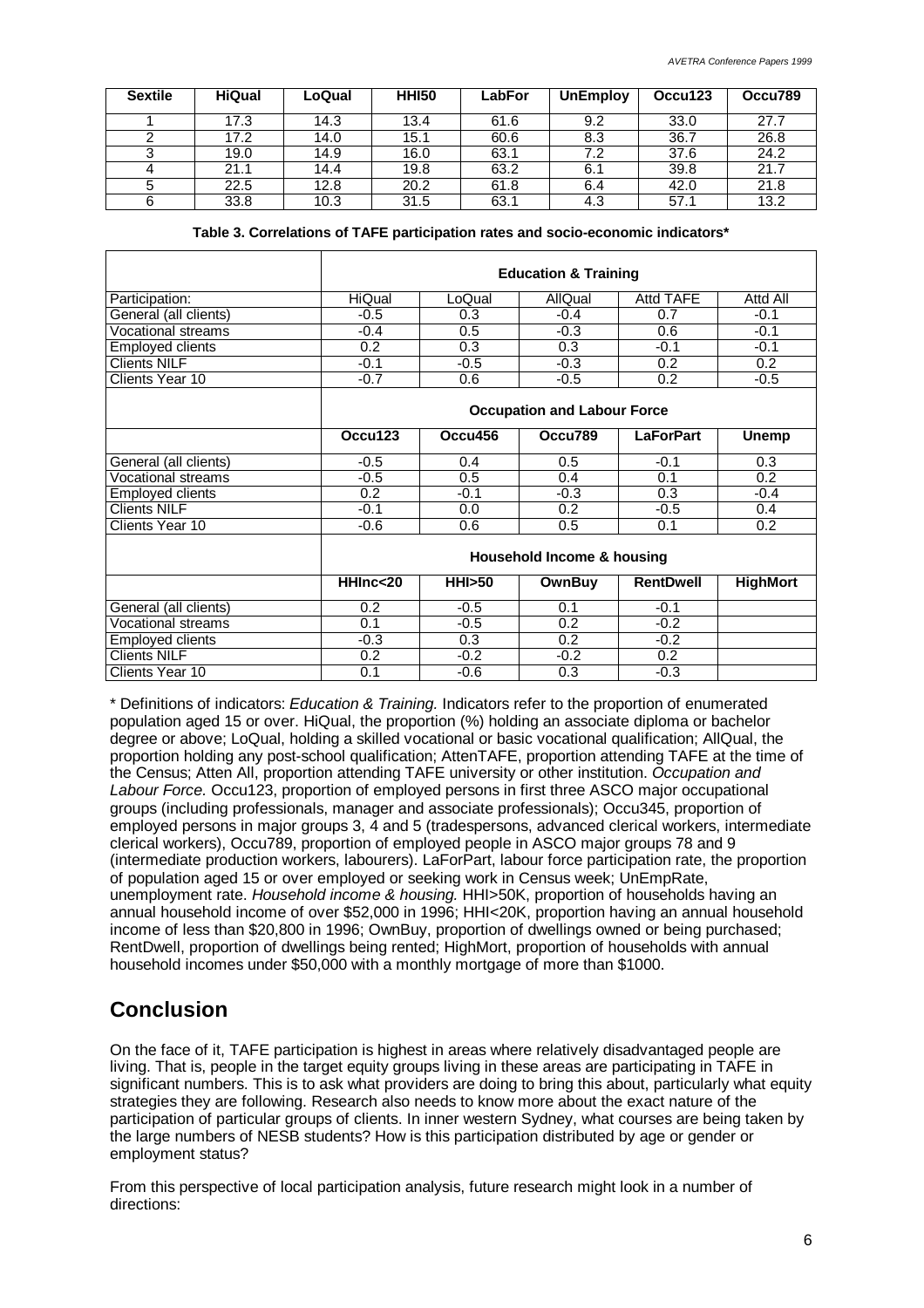- $\geq$  Seek for less simplistic policy understandings of educational disadvantage to underpin equity research in VET. Policy currently misrepresents the compound nature of social disadvantage. If research is right, local participation of equity groups is a very significant feature of TAFE provision, suggesting that equity is being achieved at the provider level. This dimension of equity needs to be written back into policy. How, for example, are these participation patterns related to ANTA's current emphasis on employment-based equity strategies, which are likely to be achieved at the local level?
- $\triangleright$  Conduct regional and local studies of participation in VET, closely analysing the equity strategies followed by providers. It is particularly important to establish to what extent providers are responding to 'compound disadvantage' rather than nominal equity status. (The data on local NESB participation may reflect the success of highly motivated and relatively advantaged NESB students accessing TAFE).
- $\triangleright$  Make comparisons of different kinds of providers, to examine the nature of the local equity clienteles served. Studies in a locality or region might explore to what extent ACE neighbourhood houses and TAFE institutes perform complementary but different roles in achieving equity outcomes. Here a pathways perspective is important, because this is potentially the key role that local agencies can fulfil, for example, ion bridging disadvantaged clients to employment and training. The role of community-based agencies is particularly worthy of further research.

### **NOTE**

This project is part of the 1998 program of the Research Centre for Vocational Education and Training at the University of Technology Sydney funded as a key national centre by the Australian National Training Authority. The project is part of an ongoing study of VET participation at the local and regional level.

Acknowledgment is made of the assistance of the Statistical Division of the NSW Department of Training and Education who made NSW TAFE statistics available. Funding for census mapping software was provided to the by UTS as part of its key university research strength program.

### **REFERENCES**

ABS 1998a *Education and Training, Australia*, 1997.

- ABS 1998b *Cdata96 with MapInfo* version 4.0 on CD-ROM. 1996 Census of Population and Housing, Australia 1996, Final release. Australian Bureau of Statistics.
- Anderson, D. 1998 Impact and consequences of markets in VET: research issues, in McIntyre, J. and Barrett, M. (eds) *VET Research: Influencing Policy and Practice*, Proceedings of the Annual
- Conference of the Australian Vocational Education and Training Association. Sydney: AVETRA. ANTA 1996, *Equity 2001: Strategies to achieve access and equity in vocational education and training for the new millennium*, ANTA, Brisbane.
- Ball, K 1998 Demographic factors influencing the likelihood of success in VET, in McIntyre, J. and Barrett, M. (eds) *VET Research: Influencing Policy and Practice*, Proceedings of the Annual Conference of the Australian Vocational Education and Training Association. Sydney: AVETRA.
- Butler, E and Lawrence, K 1996 Access and Equity within vocational education and training for people in rural and remote Australia. Report to the Australian National Training Authority. Adelaide: The University of Adelaide, Centre for Labour Studies.
- Golding, B, and Volkoff, V 1998 Participation in VET in Australia: same drives, different needs? in Ferrier, F and Anderson, D (eds), *Different drums, one beat: Economic and social goals in education and training*. Proceedings of a national conference organised by the ACER-Monash University Centre for the Economics of Education and Training. Adelaide: NCVER.
- Golding, B, Volkoff, V, Ferrier, F, Marshall, J and McGrath, S 1997. Stocktake of equity reports and literature in vocational education and training Brisbane: Australian National Training Authority.
- Lundberg, D and Cleary, M 1995 *Organising a Fair Go*! An Evaluation of the Victorian Negotiated Targets Strategy. Adelaide: TAFE National Centre for Research and Development.
- MCEETYA 1997 *National Policy on Adult and Community Education*. Ministerial Committee on Employment, Education and Training and Youth Affairs.